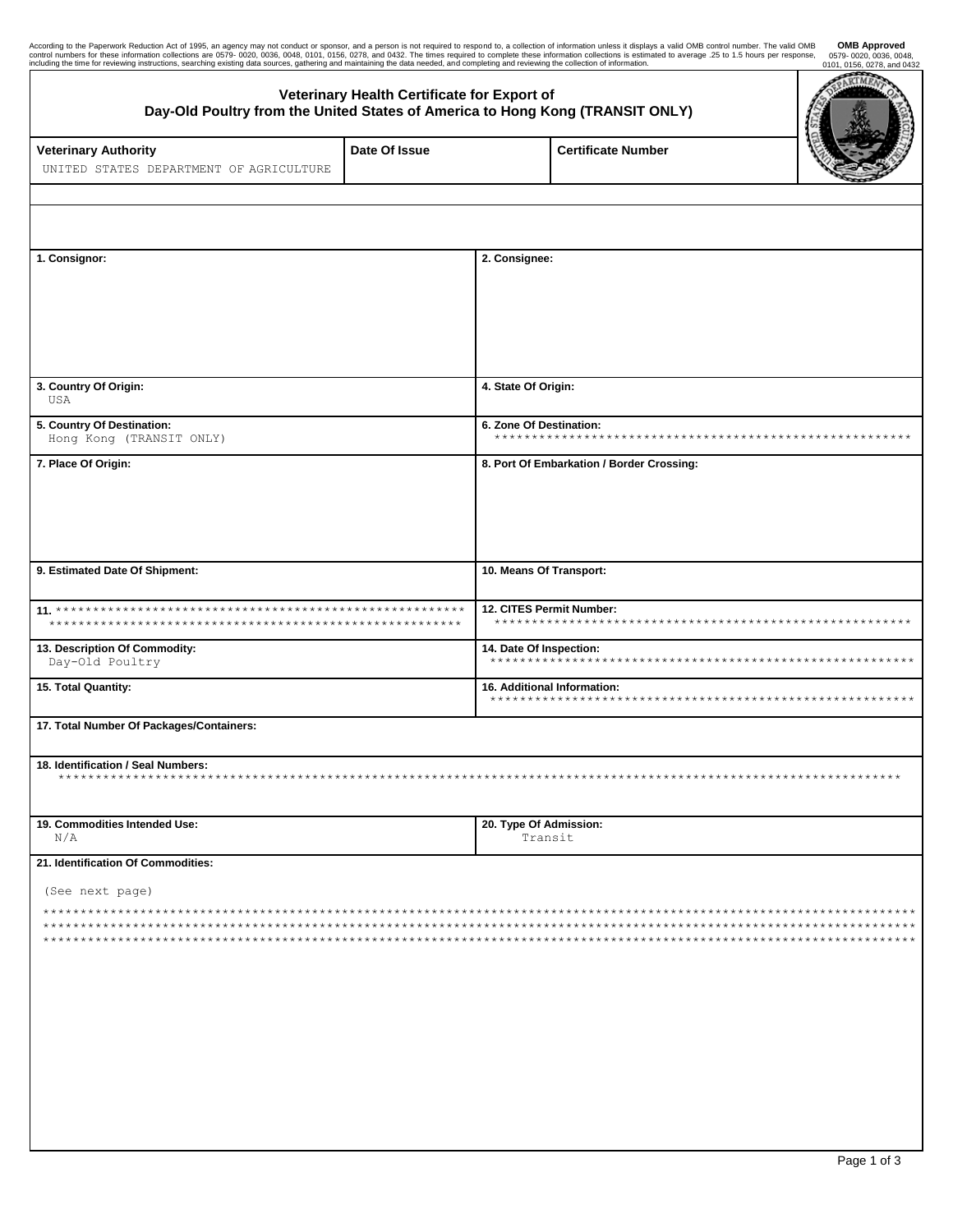## **Veterinary Health Certificate for Export of Day-Old Poultry from the United States of America to Hong Kong (TRANSIT ONLY)**



| UNITED STATES DEPARTMENT OF AGRICULTURE<br>21. Identification Of Commodities: Continued<br>Row#<br>Bleed Date<br>Farm<br>State<br>Sample Number<br>Age (Months)<br>Test Date<br>AI AGID or ELISA Test Results<br>***********************<br>$\star\star$ |  |                           |  |               |  |                             |  |       |
|----------------------------------------------------------------------------------------------------------------------------------------------------------------------------------------------------------------------------------------------------------|--|---------------------------|--|---------------|--|-----------------------------|--|-------|
|                                                                                                                                                                                                                                                          |  | <b>Certificate Number</b> |  | Date Of Issue |  | <b>Veterinary Authority</b> |  |       |
|                                                                                                                                                                                                                                                          |  |                           |  |               |  |                             |  |       |
|                                                                                                                                                                                                                                                          |  |                           |  |               |  |                             |  |       |
|                                                                                                                                                                                                                                                          |  |                           |  |               |  |                             |  |       |
|                                                                                                                                                                                                                                                          |  |                           |  |               |  |                             |  |       |
|                                                                                                                                                                                                                                                          |  |                           |  |               |  |                             |  |       |
|                                                                                                                                                                                                                                                          |  |                           |  |               |  |                             |  |       |
|                                                                                                                                                                                                                                                          |  |                           |  |               |  |                             |  |       |
|                                                                                                                                                                                                                                                          |  |                           |  |               |  |                             |  |       |
|                                                                                                                                                                                                                                                          |  |                           |  |               |  |                             |  |       |
|                                                                                                                                                                                                                                                          |  |                           |  |               |  |                             |  |       |
|                                                                                                                                                                                                                                                          |  |                           |  |               |  |                             |  | $* *$ |
|                                                                                                                                                                                                                                                          |  |                           |  |               |  |                             |  |       |
|                                                                                                                                                                                                                                                          |  |                           |  |               |  |                             |  |       |
|                                                                                                                                                                                                                                                          |  |                           |  |               |  |                             |  |       |
|                                                                                                                                                                                                                                                          |  |                           |  |               |  |                             |  |       |
|                                                                                                                                                                                                                                                          |  |                           |  |               |  |                             |  |       |
|                                                                                                                                                                                                                                                          |  |                           |  |               |  |                             |  |       |
|                                                                                                                                                                                                                                                          |  |                           |  |               |  |                             |  |       |
|                                                                                                                                                                                                                                                          |  |                           |  |               |  |                             |  |       |
|                                                                                                                                                                                                                                                          |  |                           |  |               |  |                             |  |       |
|                                                                                                                                                                                                                                                          |  |                           |  |               |  |                             |  |       |
|                                                                                                                                                                                                                                                          |  |                           |  |               |  |                             |  |       |
|                                                                                                                                                                                                                                                          |  |                           |  |               |  |                             |  |       |
|                                                                                                                                                                                                                                                          |  |                           |  |               |  |                             |  |       |
|                                                                                                                                                                                                                                                          |  |                           |  |               |  |                             |  |       |
|                                                                                                                                                                                                                                                          |  |                           |  |               |  |                             |  |       |
|                                                                                                                                                                                                                                                          |  |                           |  |               |  |                             |  |       |
|                                                                                                                                                                                                                                                          |  |                           |  |               |  |                             |  |       |
|                                                                                                                                                                                                                                                          |  |                           |  |               |  |                             |  |       |
|                                                                                                                                                                                                                                                          |  |                           |  |               |  |                             |  |       |
|                                                                                                                                                                                                                                                          |  |                           |  |               |  |                             |  |       |
|                                                                                                                                                                                                                                                          |  |                           |  |               |  |                             |  |       |
|                                                                                                                                                                                                                                                          |  |                           |  |               |  |                             |  |       |
|                                                                                                                                                                                                                                                          |  |                           |  |               |  |                             |  |       |
|                                                                                                                                                                                                                                                          |  |                           |  |               |  |                             |  |       |
|                                                                                                                                                                                                                                                          |  |                           |  |               |  |                             |  |       |
|                                                                                                                                                                                                                                                          |  |                           |  |               |  |                             |  |       |
|                                                                                                                                                                                                                                                          |  |                           |  |               |  |                             |  |       |
|                                                                                                                                                                                                                                                          |  |                           |  |               |  |                             |  |       |
|                                                                                                                                                                                                                                                          |  |                           |  |               |  |                             |  |       |
|                                                                                                                                                                                                                                                          |  |                           |  |               |  |                             |  |       |
|                                                                                                                                                                                                                                                          |  |                           |  |               |  |                             |  |       |
|                                                                                                                                                                                                                                                          |  |                           |  |               |  |                             |  |       |
|                                                                                                                                                                                                                                                          |  |                           |  |               |  |                             |  |       |
|                                                                                                                                                                                                                                                          |  |                           |  |               |  |                             |  |       |
|                                                                                                                                                                                                                                                          |  |                           |  |               |  |                             |  |       |
|                                                                                                                                                                                                                                                          |  |                           |  |               |  |                             |  |       |
|                                                                                                                                                                                                                                                          |  |                           |  |               |  |                             |  |       |
|                                                                                                                                                                                                                                                          |  |                           |  |               |  |                             |  |       |
|                                                                                                                                                                                                                                                          |  |                           |  |               |  |                             |  |       |
|                                                                                                                                                                                                                                                          |  |                           |  |               |  |                             |  |       |
|                                                                                                                                                                                                                                                          |  |                           |  |               |  |                             |  |       |
|                                                                                                                                                                                                                                                          |  |                           |  |               |  |                             |  |       |
|                                                                                                                                                                                                                                                          |  |                           |  |               |  |                             |  |       |
|                                                                                                                                                                                                                                                          |  |                           |  |               |  |                             |  |       |
|                                                                                                                                                                                                                                                          |  |                           |  |               |  |                             |  |       |
|                                                                                                                                                                                                                                                          |  |                           |  |               |  |                             |  |       |
|                                                                                                                                                                                                                                                          |  |                           |  |               |  |                             |  |       |
|                                                                                                                                                                                                                                                          |  |                           |  |               |  |                             |  |       |
|                                                                                                                                                                                                                                                          |  |                           |  |               |  |                             |  |       |
|                                                                                                                                                                                                                                                          |  |                           |  |               |  |                             |  |       |
|                                                                                                                                                                                                                                                          |  |                           |  |               |  |                             |  |       |
|                                                                                                                                                                                                                                                          |  |                           |  |               |  |                             |  |       |
|                                                                                                                                                                                                                                                          |  |                           |  |               |  |                             |  |       |
|                                                                                                                                                                                                                                                          |  |                           |  |               |  |                             |  |       |
|                                                                                                                                                                                                                                                          |  |                           |  |               |  |                             |  |       |
|                                                                                                                                                                                                                                                          |  |                           |  |               |  |                             |  |       |
|                                                                                                                                                                                                                                                          |  |                           |  |               |  |                             |  |       |
|                                                                                                                                                                                                                                                          |  |                           |  |               |  |                             |  |       |
|                                                                                                                                                                                                                                                          |  |                           |  |               |  |                             |  |       |
|                                                                                                                                                                                                                                                          |  |                           |  |               |  |                             |  |       |
|                                                                                                                                                                                                                                                          |  |                           |  |               |  |                             |  |       |